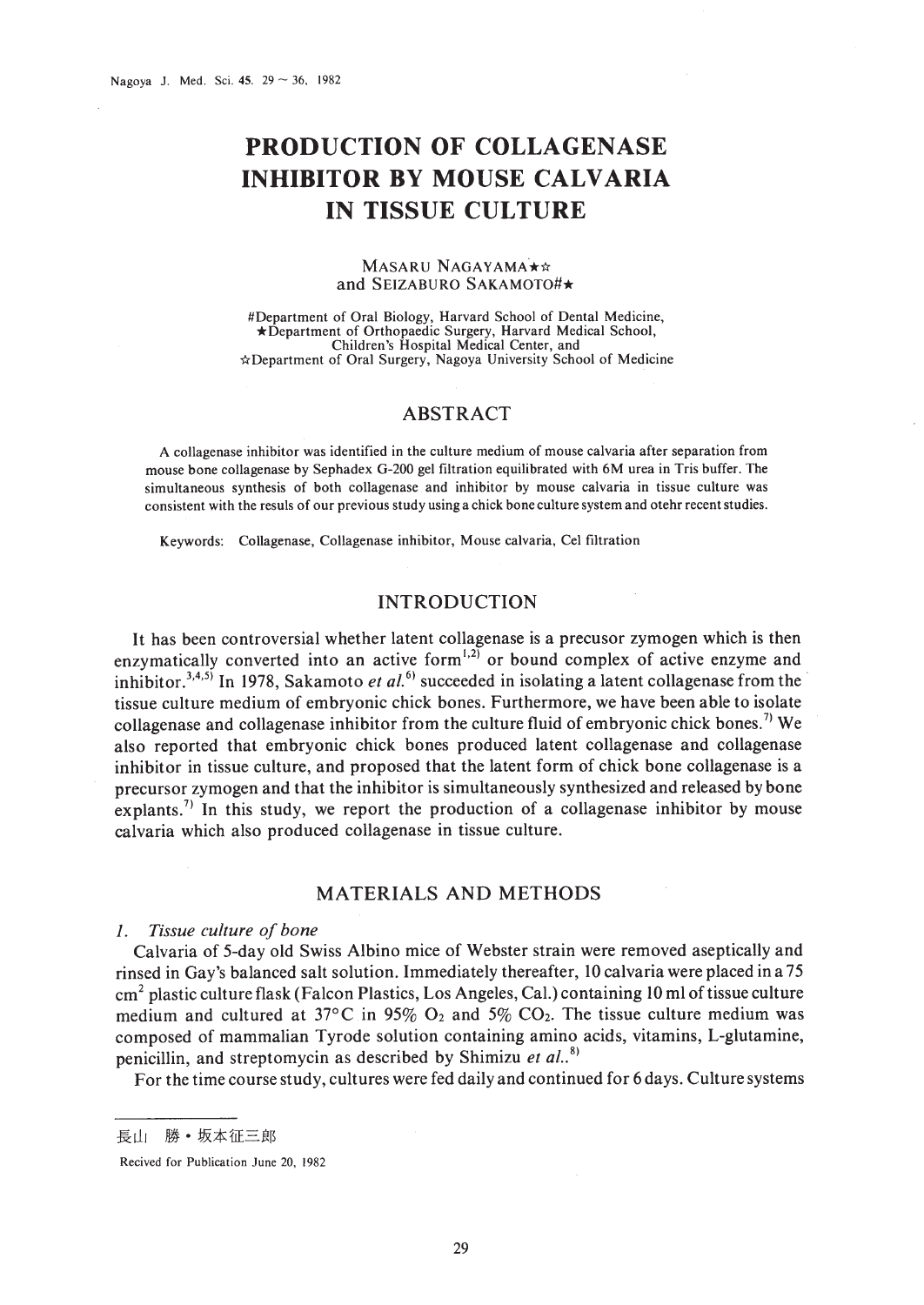with heparin (50 units/ml) and without heparin in the medium were employed. For the preparation of crude enzyme and inhibitor, cultures were fed every 2 days and continued for 6 or 7 days. The pooled culture media, which were frozen at  $-60^{\circ}$ C and preserved were concentrated approximately IOO-fold on PM-IO membrane (Amicon Corp., Lexington, Mass.).

## *2. Collagenase and collagenase inhibitor assay*

Collagenase activity was assayed by measuring the release of  $^{14}$ C-labelled peptides from reconstituted fibrils of radioactively labelled rat skin collagen as described by Sakamoto *et* al..<sup>9</sup> Inhibitor activity was assayed by adding inhibitor preparations to a known amount of active chick bone or mouse bone collagenase as previously described.<sup>7)</sup> Prior to assay, desalting was carried out by passing chromatographic fractions through PD-IO columns (Pharmacia Fine Chemicals, Piscataway, N.J.).

#### *3. Activation of latent collagenase*

Prior to collagenase activity assay, the samples of crude culture medium and chromatographic fractions were activated with p-APMA (p-aminophenylmelcuric acetate, Aldrich Chemiccal Co., Milwaukee, Wis.) for measurement of total (active plus latent) collagenase activity.

## *4. Column chromatography*

The concentrated culture media were chromatographed in a cold room on a Sephadex G-200 gel filtration column (Pharmacia Fine Chemicals, Piscataway, N.J.) equilibrated with 50 mM Tris-HCl buffer, pH 7.6 containing 5 mM CaCl<sub>2</sub>. 1 mM benzamine-HCl (Sigma Chemical Co., St. Louis, Mo.) and 1M NaCI or 6M urea. The samples of collected fractions were assayed for their collagenase and inhibitor activities.

### RESULTS

The time course analysis of the crude culture media collected daily indicated that this culture system produced and released collagenase into the culture medium. The product of total collagenase in the system with heparin was sufficiently recognized. In this system, collagenase was synthesized daily and the maximum release oftotal collagenase was observed during the first and second days of the culture, and the product of collagenase decreased after the third day. On the sixth day, no release of collagenase was seen. No appreciable amount of collagenase was observed in the system without heparin (Fig. I).

The presence of a collagenase inhibitor in the cluture medium was suspected because the addition of culture medium aliquots to active collagenase in the assay resulted in the inhibition of the enzyme. However, the quantification of collagenase inhibitor activity in the culture medium sample was difficult due to the concomitant activity of collagenase therein. Therefore, the chromatographic separation of collagenase and collagenase inhibitor was tried using the culture medium samples which contained heparin. The concentrated culture medium sample was gel-filtered with a column of Sephadex G-200 gel equilibrated with Tris buffer containing 1M NaCI. Table I shows that weak collagenase inhibitor activity was diffusively detected in the several fractions of higher molecular weight preceding the fractions of collagenase. The result was similar to that of the chick bone collagenase/inhibitor study.<sup>7)</sup> When heparin-containing medium smaples were gel-filtered in 6M urea, the inhibitor activity was not separated from the enzyme (result not shown). Since the spent culture medium to which heparin had not been added was found in our preliminary studies to have a comparable amount of collagenase inhibitor activity with far less enzyme activity (Fig. I), the concentrated culture medium (without heparin) was then gel-filtered in 6M urea. Fig. 2 shows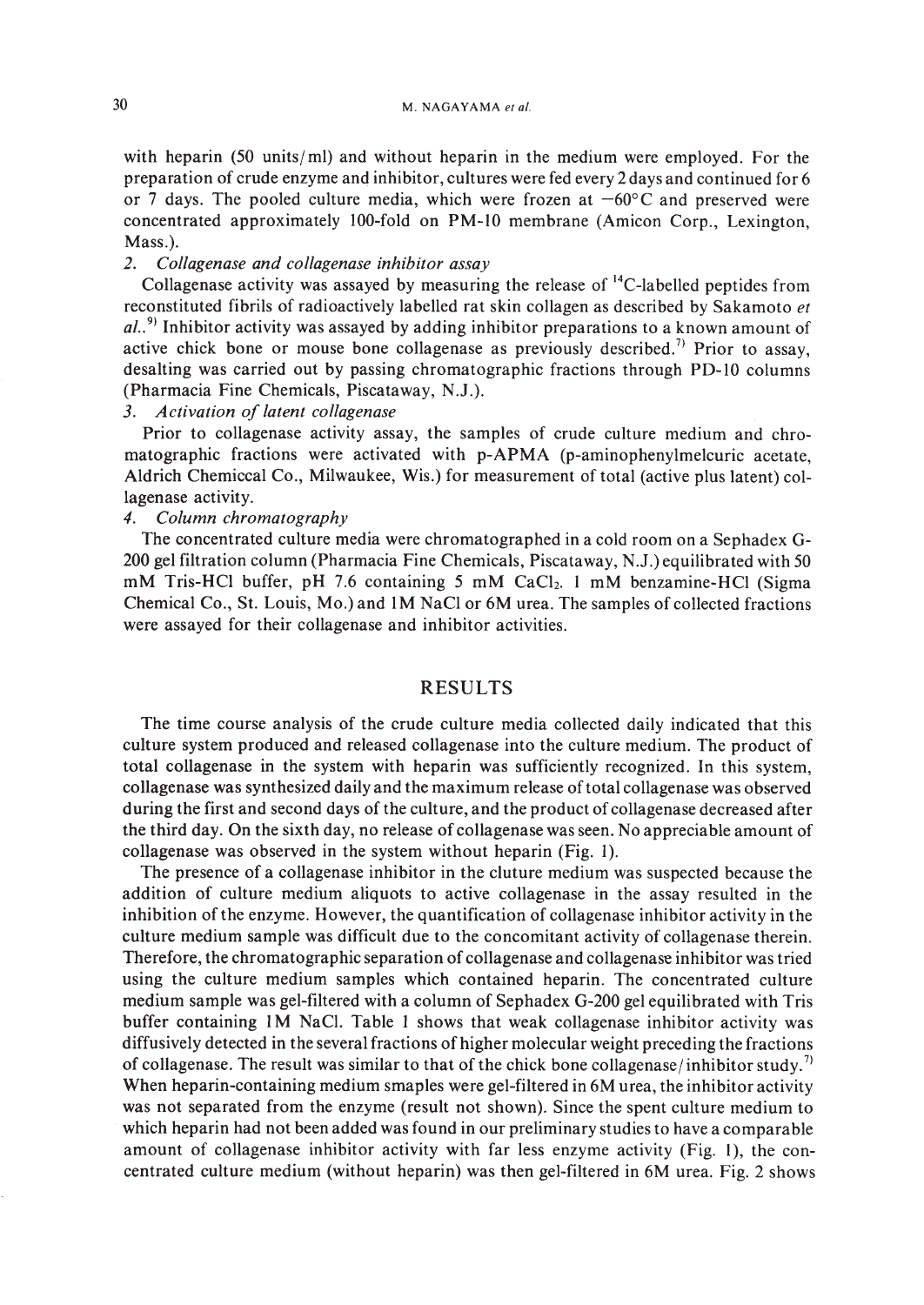

Fig. I The time course analysis on the release of total collagenase activity (latent plus active) from mouse calvarial explants.  $(\Box \longrightarrow \Box)$ : production of collagenase in the presence of heparin (50 units/ml). (O<sup>------</sup>O): Production of collagenase in the absence of heparin. In both cases, the crude culture medium aliquots (25  $\mu$ l) were assayed for their collagenase activities after activation with p-APMA. The incubation periods for the assay were approx. 20 h at 37°C in both cases.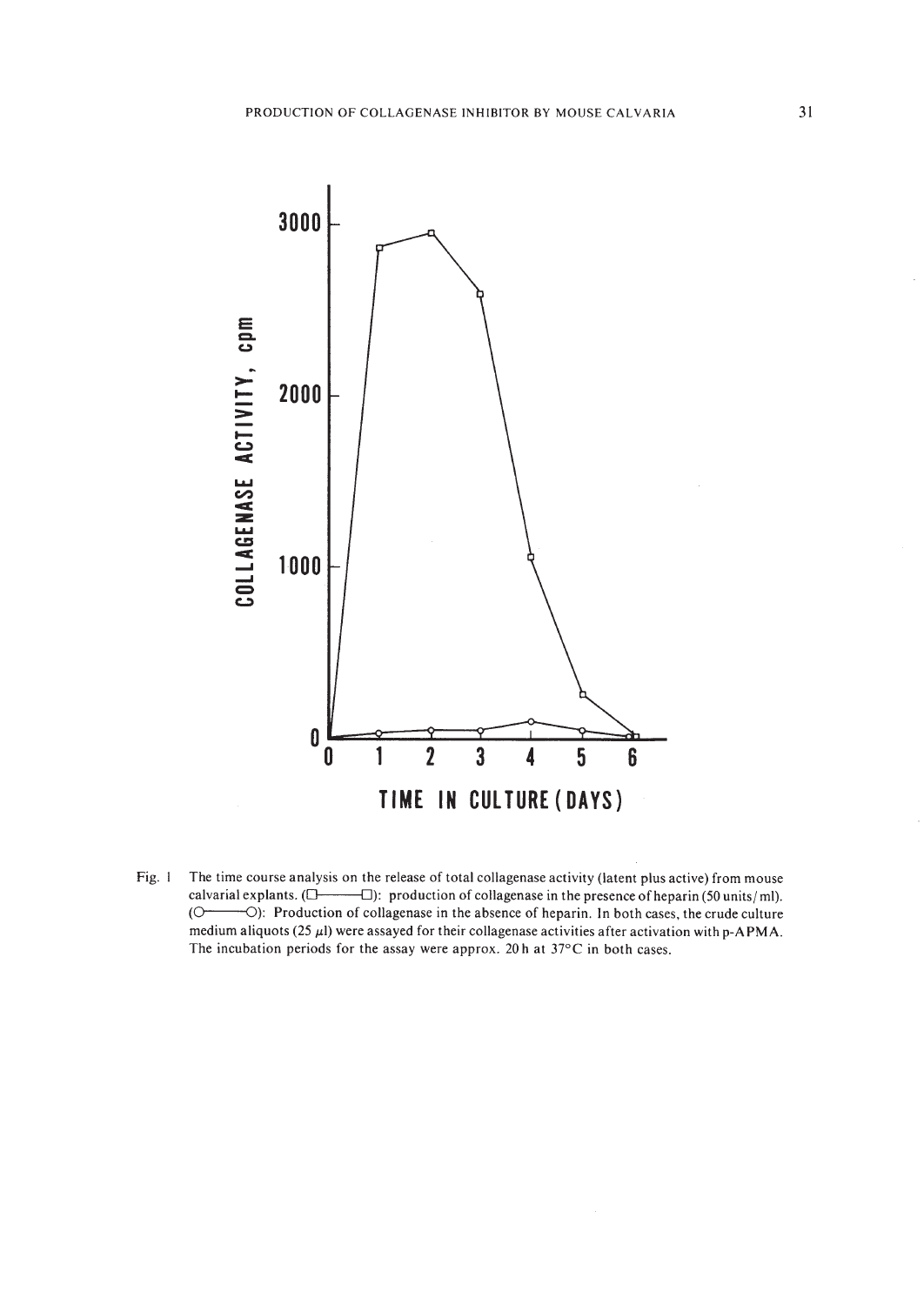that both collagenase and collagenase inhibitor were demonstrated and the two components could be well separated by the gel filtration in 6M urea.

Since the presence of a collagenase inhibitor in the cluture medium was confirmed by the above experiment, the time course synthesis and release of collagenase and collagenase inhibitor were then studied using the culture system without heparin. Fig. 3 shows that the collagenase was synthesized daily and the maximum release oftotal collagenase was observed on the third day of the culture, and on eighth day collagenase was scarcely found. The collagenase inhibitor was observed only on the first and second days of the cluture.

| Assay<br>tube    | Tris<br>buffer | Enzyme       | Sample fraction<br>(desalted) | Activity | Activity | Inhibition     |
|------------------|----------------|--------------|-------------------------------|----------|----------|----------------|
| No.              | $\mu$          | $\mu$        | Fr. $\ddot{r} - \mu l$        | cpm      | %        | %              |
|                  | 250            | $\mathbf{0}$ | $\theta$                      | 340      |          |                |
| $\overline{c}$   | 225            | 25           | $\mathbf{0}$                  | 1938     | 100      | $\theta$       |
| 3                | 25             | 25           | $#32 - 200$                   | 1557     | 76       | 24             |
| 4                | 25             | 25           | $#34 - 200$                   | 1144     | 50       | 50             |
| 5                | 25             | 25           | $#36 - 200$                   | 1671     | 83       | 17             |
| 6                | 25             | 25           | $#38 - 200$                   | 1223     | 55       | 45             |
| $\overline{7}$   | 25             | 25           | $#40 - 200$                   | 1643     | 82       | 18             |
| 8                | 25             | 25           | $#42 - 200$                   | 1779     | 90       | 10             |
| $\boldsymbol{9}$ | 25             | 25           | # $44 - 200$                  | 1475     | 71       | 29             |
| 10               | 25             | 25           | # $46 - 200$                  | 1822     | 93       | $\overline{7}$ |
| $\mathbf{1}$     | 25             | 25           | $#48 - 200$                   | 1522     | 74       | 26             |
| 12               | 25             | 25           | $# 52 - 200$                  | 2500     | 135      |                |
| 13               | 25             | 25           | $#54 - 200$                   | 3064     | 170      |                |
| 14               | 25             | 25           | $#56 - 200$                   | 3134     | 175      |                |

Table I. Inhibition of mouse bone collagenase by the fractions of concentrated culture medium (with heparin) from Sephadex G-200 gel filtration in 1M NaCI.

The chromatographic fractions from Sephadex G-200 gel filtration in Tris buffer containing 1M NaCI were desalted and used as presumptive inhibitor samples. Aliquots of mouse bone collagenase prepared by Sephadex G-200 gel filtration in 6M urea were used as the standard enzyme in this expeiment. The assay mixtures were incubated at 37°C for 2 h.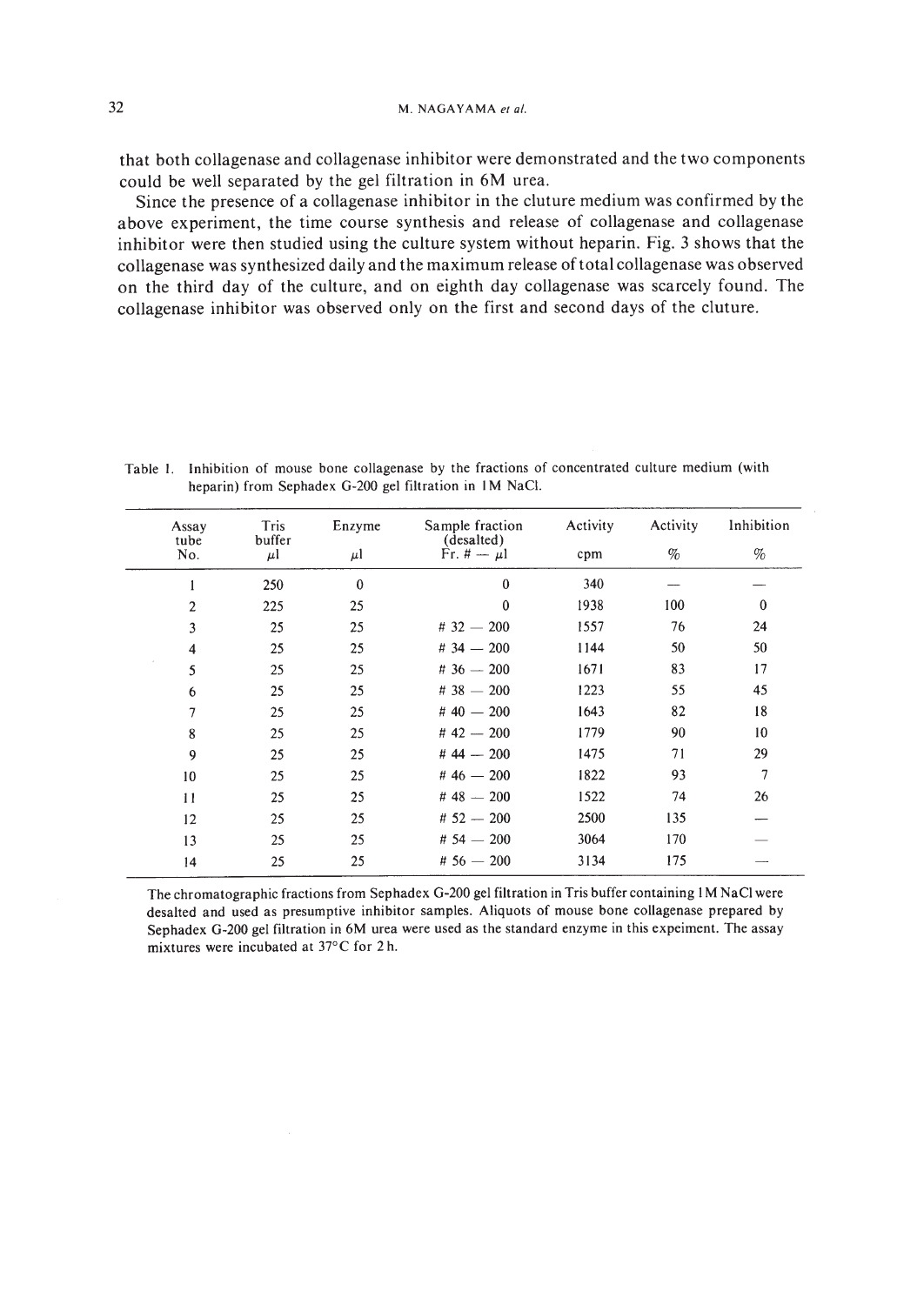

Fig. 2 Elution profile of mouse bone collagenase inhibitor and collagenase from a column (1.6 x 90 em) of Sephadex G-200 gel, equilibrated with 6M urea in Tris buffer. The culture medium to which heparin had not been added was pooled, concentrated approx. IIO-fold, and a sample of 2.5 ml was applied to the column. Fractions of 2.3 ml were collected at 7.5 ml/h. Desalted fractions (200  $\mu$ l aliquots) were assayed for their abilities to inhibit the mouse bone collagenase (0.2 units) which had been isolated by Sephdex G-200 gel fitration in 1M NaC!. The results are expressed as percentage inhibition of the stated amount of enzyme. Desalted fractions (100  $\mu$ l aliquots) were also assayed for collagenase activities after activation with p-APMA (total collagenase) or without activation (active collagenase). Incubation was carried out at 37°C for 2 hand 5 h, respectively.

**(** $\bullet$  $\bullet$ ): distribution of the protein measured in the absorbance at 280 nm.

**(A )**: distribution of collagenase inhibitor activity. ( $\Box$   $\Box$ ): distribution of total collagenase.  $(O \rightarrow O)$ : distribution of active collagenase,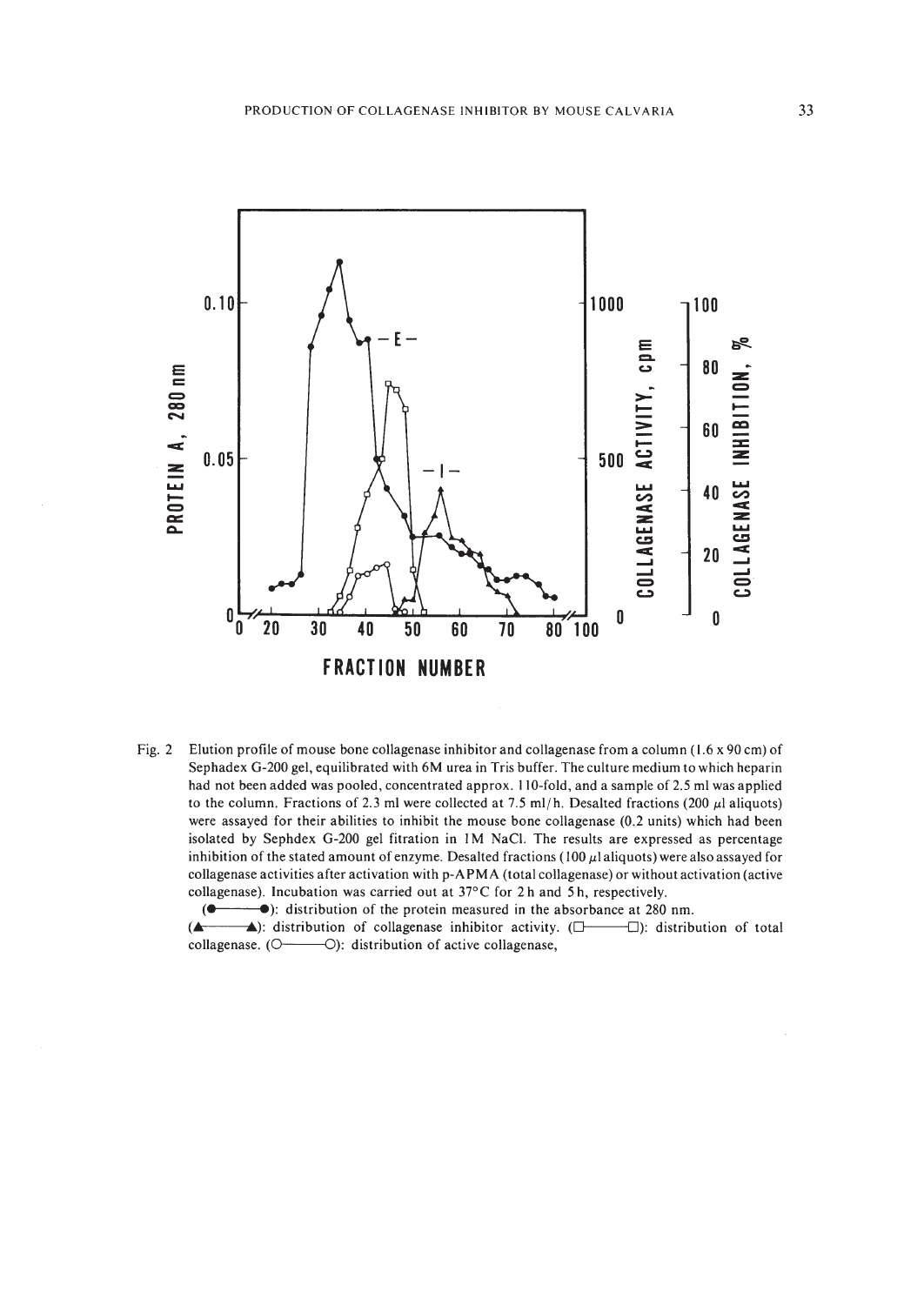

Fig. 3 The synthesis of collagenase inhibitor and collagenase in the tissue culture of mouse calvaria. The media collected on the definite days of culture were used. For the assay of collagenase inhibitor, the media were concentrated 7.5-fold, deslted, and then 100  $\mu$ l aliquot samples were assayed for their abilities to inhibit the chick bone collagenase obtained from the Sephadex G-200 gel filtration column. The samples (100  $\mu$ I aliquots) of the medium were also assayed for their collagenase activities after activation with p-APMA (25  $\mu$ ). In both assays, Tris buffer was added to each assay tube to a total volume of 250  $\mu$ I in all cases. The mixtures were incubated at 37°C for 17 h and 24 h, respectively.

## DISCUSSION

Goldhaber<sup>10)</sup> initially showed that the addition of small amount of a commercial heparin to the culture medium of mouse calvaria enhanced the bone resorption produced by suboptimal concentration of parathyroid extract (PTE). Moreover, Kaufman *et al*.<sup>11</sup> reported that the collagenolytic activity was increased by addition of PTE to the tissue culture medium, and still further enhanced when both PTE and heparin were added. Sakamoto *et al.* <sup>9, 12</sup> extended these studies and confirmed that heparin increased the amount of collagenase released into the culture medium from bone explants and also enhanced the activity of mouse bone collagenase. However, the mechanism involved herein remains unknown. In the present study, the time course analysis of the crude culture media revealed that the addtion of heparin markedly increased the activity of the collagenase (Fig. I). The resluts are consistent with those of the studies noted above.

The gel filtration of the culture media which contained heparin in Tris buffer containing 1M NaCI failed to separate the collagenase inhibitor from the enzyme, although a substantial amount of total collagenase could be recovered (Table 1). In fact, the collagenase inhibitor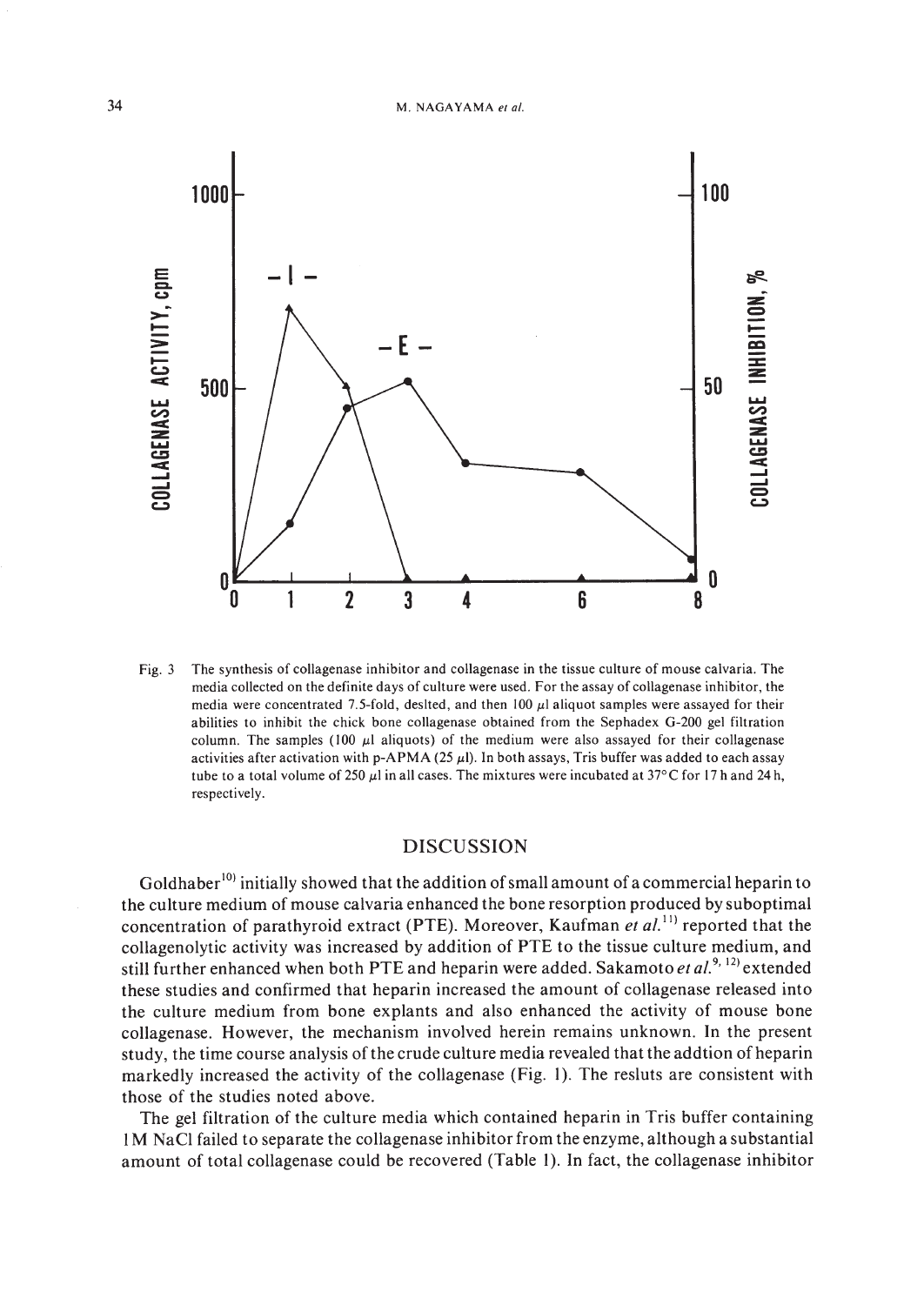might exist in chromatographic fractions by gel filtration in 1M NaC!. However, it was speculated that the collagenase inhibitor could not be isolated due to possible interaction between the enzyme and inhibitor under this chromatographic condition.

We previously demonstrated that the yield of the chick bone collagenase inhibitor was approximately 1.4-fold higher by gel filtration in 6M urea than in 1M NaCl.<sup>7)</sup> It was thus expected that gel filtration of the heparin-containing sample in 6M urea than in 1M NaCl.<sup>7)</sup> It was thus expected that gel filtration of the heparin-containing sample in 6M urea would result in better separation of the inhibitor from the enzyme. However, this experiment also failed to separate the inhibitor from the enzyme. On the other hand, a similar gel filtration experiment using the medium sample which did not contain heparin discretely demonstrated both collagenase activity and collagenase inhibition as shown in Fig. 2. It is possible that the separation of the inhibitor from the enzyme could not be effected in the case of the heparincontaining samples partly because the samples contained larger amounts of enzyme than the chick bone culture medium samples,<sup> $\eta$ </sup> but chiefly because the molecular weight of the mouse bone collagenase inhibitor<sup>13</sup> was larger than that of the chick bone collagenase inhibitor.<sup>7</sup>

The simultaneous synthesis of collagenase and collagenase inhibitor by the system of mouse calvaria culture is consistent with the results obtained from our previous study of the embryonic chick bone culture.<sup>7)</sup> The result is also consistent with other recent studies.<sup>14</sup>,<sup>15)</sup>

The control of the activity of bone collagenase may depend in part on the activity of the collagenase inhibitor which is also synthesized in bone tissue. The details of this control mechanism remain to be studied.

## ACKNOWLEDGEMENTS

We gratefully acknowledge Dr. Masako Sakamoto, Hrvard School of Dental Medicinefor her instruction and valuable advice. We also wish to thank the skilled technical assistance of Mrs. Jean Thompson and Mr. Daniel Young. This study was supported in part by grants from the National Institutes of health (DE 05255, K04 DE 00048 and AM 15671),

## REFERENCES

- I) Harper, E., Bloch, K.J. and Gross, J.: The zymogen of tadpole collagenase. *Biochemistry,* 10,3035-3041, 1971.
- 2) Vase, G.: The release of collagenase as an inactive proenzyme by bone explants in culture. *Biochem.* J., *126,* 275-289, 1972.
- 3) Abe, S. and Nagai, Y.: Evidence for the presence of latent form of collagenase in human rheumatoid synovial fluid. J. Biochem., 71, 919-922, 1972.
- 4) Sellers, A., Cartwright, E., Murphy, G. *et al.:* Evidence that latent collagenase are enzyme-inhibitor complexes. *Biochem. J.*, **163**, 303-307, 1977.
- 5) Shinkai, H. and Nagai, Y.: A latent collagenase from embryonic human skin explants. J. *Biochem.,* 81,1261 -1268, 1977.
- 6) Sakamoto, S., Sakamoto, M., Matsumoto, A. *et al.:* Latent collagenase from the culture medium of embryonic chick bones. *FEBS Lett*, 88, 53-58, 1978.
- 7) Sakamoto, S., Sakamoto, M., Matsumoto, A. *et al.:* Chick bone collagenase inhibitor and latency of collagenase. *Biochem. Biophys. Res. Commun.,* 103, 339-346, 1981.
- 8) Shimizu, M., Glimcher, M. J., Travis, D. *et al.:* Mouse bone collagenase: Isolation, partial purification, and mechinism of action. *Proc. Soc. Exp. Bioi. Med.,* 130, 1175-1180, 1969.
- 9) Sakamoto, S., Goldhaber, P. and Glimcher, M. J.: The further purification and characterization of mouse bone collagenase. *Calc. Tiss. Res.,* 10, 142-151, 1972.